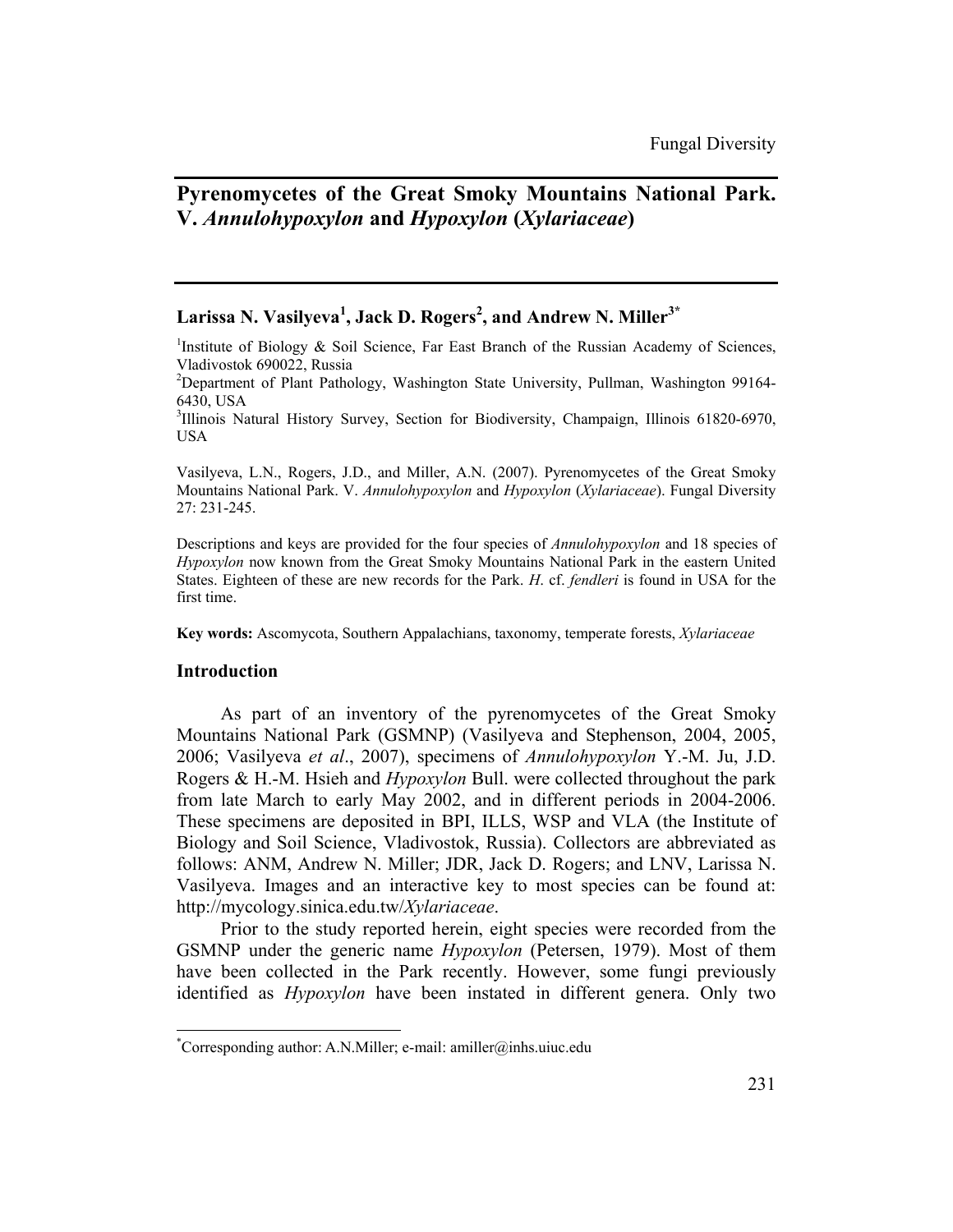previously reported species are currently left in the genus, namely *H*. *fuscum* (Pers.: Fr.) Fr. and *H*. *rubiginosum* (Pers.: Fr.) Fr. *H*. *cohaerens* (Pers.: Fr.) Fr. and *H*. *truncatum* (Schwein.: Fr.) J.H. Mill. are placed in the genus *Annulohypoxylon* (Ju *et al*., 2005), while *Hypoxylon deustum* (Hoffm.: Fr.) Grev. is now *Kretzschmaria deusta* (Hoffm.: Fr.) P.M.D. Martin. The new genus *Whalleya* is based upon *Hypoxylon microplacum* (Berk. et M.A. Curtis) J.H. Mill. (Rogers *et al*., 1997), while the old genus *Creosphaeria* was reinstated for *Hypoxylon sassafras* (Schwein.: Fr.) M.A. Curtis (Ju *et al*., 1993). At present, 18 species of *Annulohypoxylon* and *Hypoxylon* are new records for the Park and one of them is a new record for USA. *Hypoxylon commutatum* Nitschke is considered as doubtful record, since this species is known only from the type material (Ju and Rogers, 1996).

### **Taxonomy**

*Annulohypoxylon* Y.-M. Ju, J.D. Rogers & H.-M. Hsieh, Mycologia 97: 855 (2005).

*Type species*: *Annulohypoxylon truncatum* (Schwein.: Fr.) Y.-M. Ju, J.D. Rogers & H.- M. Hsieh.

*Stromata* superficial or erumpent-superficial, semiglobose, cushion-like or effuse, light or dull-colored, usually blackened with age, with ostioles always higher than the stromatal surface and often encircled with an annulate disc; pigments extracted in KOH present or absent. *Asci* cylindrical, paraphysate, with amyloid or infrequently inamyloid apical ring. *Ascospores* uniseriate, onecelled, light-brown to dark brown, with germ slits; perispores with minute thickening on convex side.

## **Key to species of** *Annulohypoxylon* **known from GSMNP**

*Annulohypoxylon annulatum* (Schwein.: Fr.) Y.-M. Ju, J.D. Rogers & H.-M. Hsieh, Mycologia 97: 857 (2005). (Fig. 1)

*Sphaeria annulata* Schwein., J. Acad. Nat. Sci. 5: 11 (1825). - *S*. *annulata* Schwein.: Fr., Elench. Fung. 2: 64 (1828).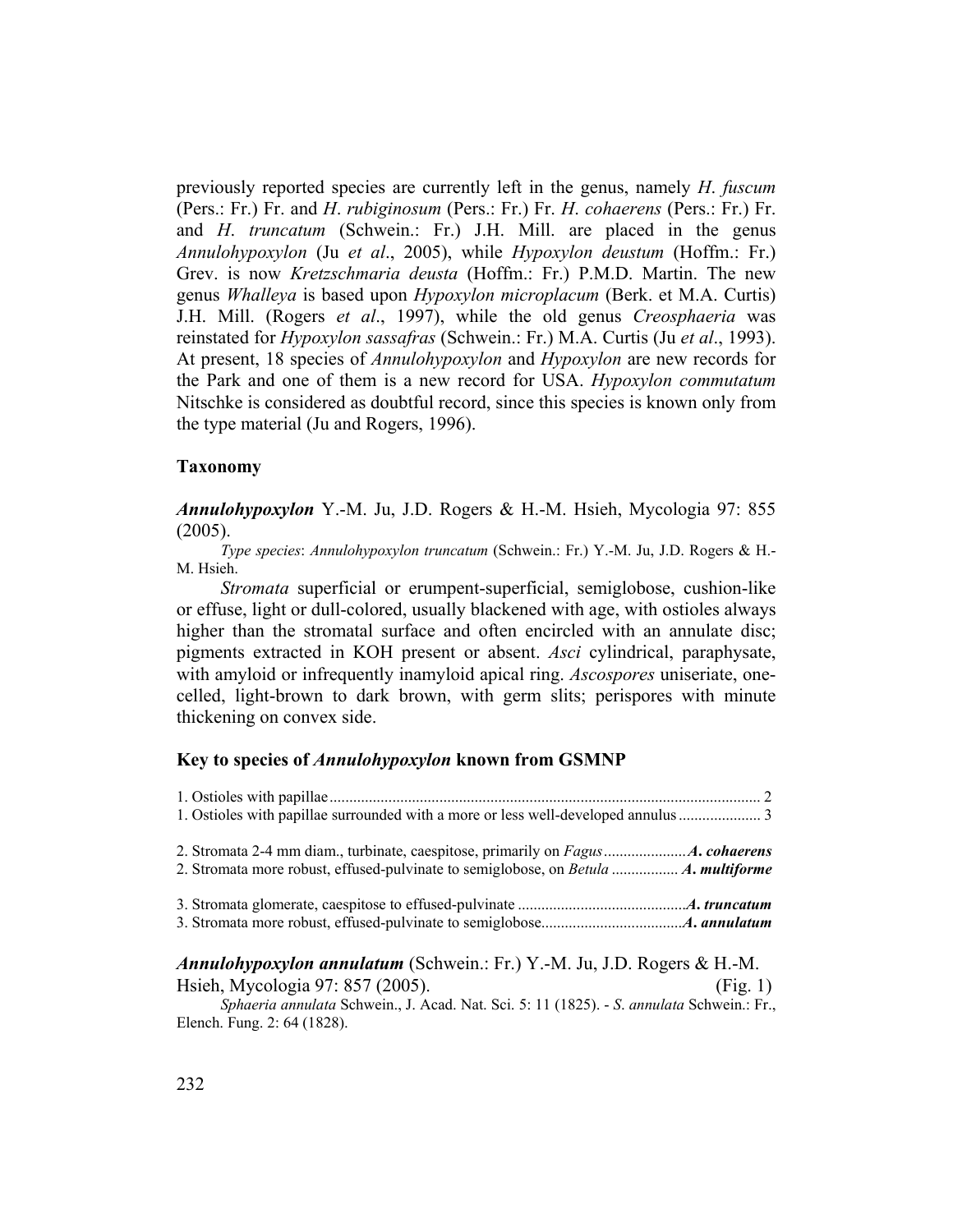*Hypoxylon annulatum* (Schwein.: Fr.) Mont. *apud* C. Gay, Hist. Chile Bot. 7: 445 (1850).

*Illustrations*: Miller 1961, figs 160, 162 (as *H*. *truncatum* f. *marginata*).

*Stromata* effused-pulvinate to semiglobose, 0.5-2 cm diam., 2-4.5 mm thick, at first olivaceous-brown, at maturity blackish-brown, with coarsely papillate ostioles encircled with a convex disc 0.3-0.5 mm diam., KOH extractable pigments green or greenish. *Asci* p. sp. 70-80  $\times$  5-6  $\mu$ m, with stipes 45-55 µm long and discoid apical ring bluing in Melzer's iodine reagent. *Ascospores* brown to dark brown, ellipsoid-inequilateral,  $7.5{\text -}12 \times 3.5{\text -}5 \text{ µm}$ , with straight germ slit spore-length, perispore dehiscent in 10% KOH.

*Habitat*: On dead branches of *Quercus* spp.

*Localities in GSMNP*: Bryson City (Noland Creek Trail); Cades Cove (Anthony Creeks Trail, Rich Mountain Loop Trail, Finley Cane Trail, Turkey Pen Ridge Trail); Cataloochee (Pretty Hollow Gap Trail); Cosby (Horse Trail, Gabes Mountain Trail); Purchase Knob; Twin Creeks (ATBI plot).

*Notes*: This fungus is among the most common inhabitants of oak in the Park.

*Annulohypoxylon cohaerens* (Pers.: Fr.) Y.-M. Ju, J.D. Rogers & H.-M. Hsieh, Mycologia 97: 857 (2005). (Fig. 2)

*Sphaeria cohaerens* Pers., Tent. Disp. Meth. Fung.: 2 (1797). - *S*. *cohaerens* Pers.: Fr., Syst. Mycol. 2: 333 (1823).

*Hypoxylon cohaerens* (Pers.: Fr.) Fr., Summa Veget. Scand.: 384 (1849).

Illustrations: Miller 1961 figs 61, 62, 79; Granmo 1999, figs 4, 13, 38.

*Stromata* subglobose, flattened above, 2-4 cm diam., often constricted below, gregarious, confluent, at first brown, at maturity purplish black, with papillate ostioles; KOH-extractable pigments greenish to yellowish or without visible pigments. Asci p. sp.  $75{\text -}85 \times 5{\text -}7$  µm, with stipes 50-70 µm long and discoid apical ring bluing in Melzer's iodine reagent. *Ascospores* brown to dark brown, ellipsoid-inequilateral,  $9-12 \times 4-5$  µm, with straight germ slit sporelength, perispore dehiscent in 10% KOH.

*Habitat*: On dead branches of *Fagus grandifolia* Ehrh.

*Localities in GSMNP*: Cades Cove (Anthony Creek Trail, Cooper Road Trail); Cosby (Gabes Mountain Trail); Cataloochee (Caldwell Fork Trail, Hemphill Bald Trail, Pretty Hollow Gap Trail); Greenbrier (Porters Creek Trail, Ramsey Cascades Trail); Purchase Knob (Hemphill Bald Trail).

*Notes*: This fungus is a common inhabitant of beech, often with *Hypoxylon fragiforme*.

*Annulohypoxylon multiforme* (Fr.: Fr.) Y.-M. Ju, J.D. Rogers & H.-M. Hsieh, Mycologia 97: 859 (2005). (Fig. 3)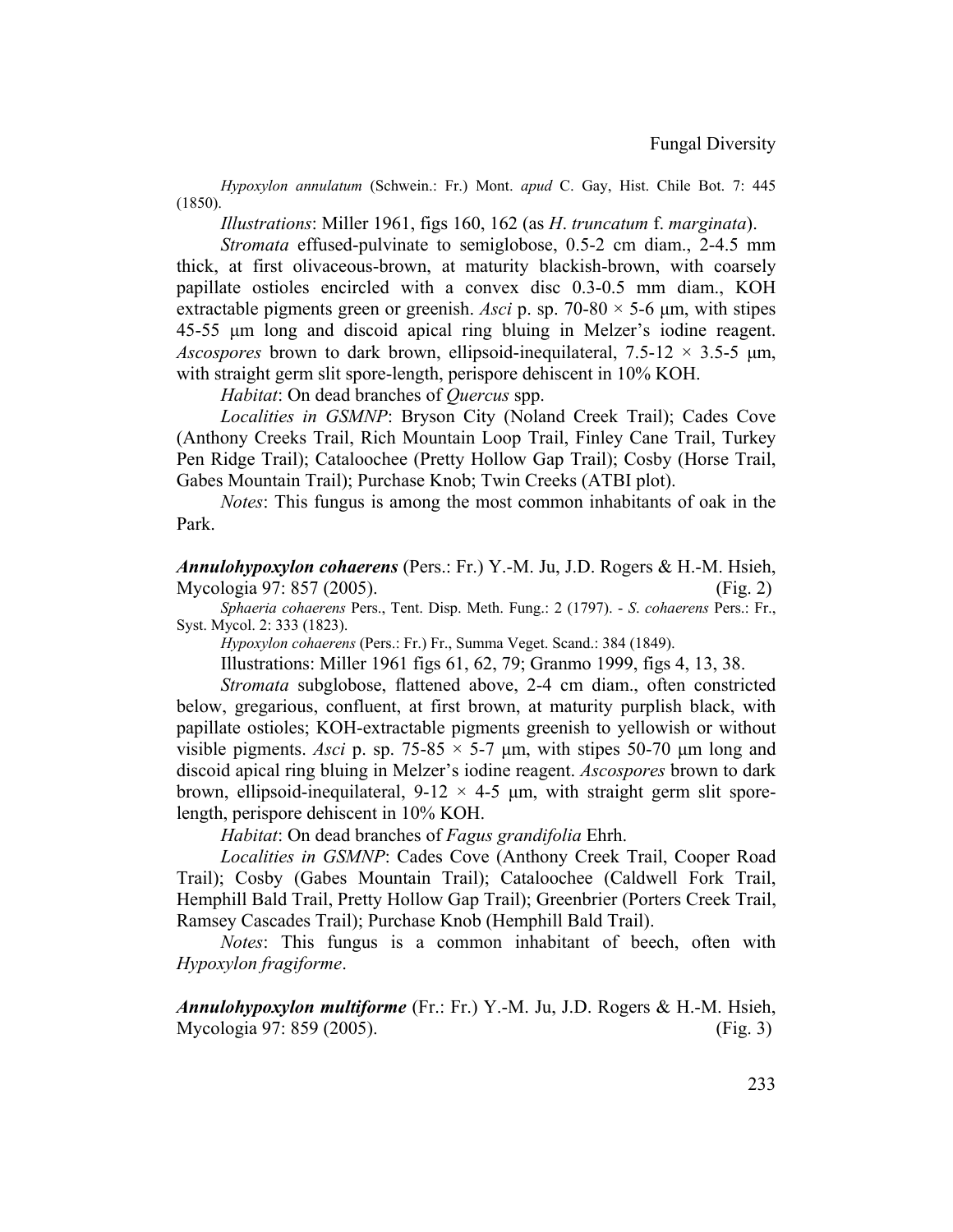*Sphaeria multiforme* Fr., Obs. Mycol. 1: 169 (1815). - *S*. *multiforme* Fr.: Fr., Syst. Mycol. 2: 334 (1823).

*Hypoxylon multiforme* (Fr.: Fr.) Fr., Summa Veget. Scand.: 384 (1849).

*Illustrations*: Miller 1961, figs 64, 80; Granmo 1999, fig. 22.

*Stromata* erumpent-superficial, effused-pulvinate to semiglobose, 0.5-3 cm diam., 1.5-7 mm thick, gregarious, confluent, at first rusty- or red-brown, at maturity almost black, with coarsely papillate ostioles; KOH-extractable pigment usually orange, but sometime with green tint. Asci p. sp.  $70-80 \times 5-6$ µm, with stipes 70-80 µm long and discoid apical ring bluing in Melzer's iodine reagent. *Ascospores* light brown to brown, ellipsoid-inequilateral,  $8-12 \times 3.5-5$ µm, with straight germ slit less than spore-length, perispore dehiscent in 10% KOH.

*Habitat*: On dead branches of *Betula* spp.

*Localities in GSMNP*: Cosby (Gabes Mountain Trail); Greenbrier (Porters Creek Trail); Purchase Knob.

*Notes*: This is a common inhabitant of birch throughout North America.

*Annulohypoxylon truncatum* (Schwein.: Fr.) Y.-M. Ju, J.D. Rogers & H.-M. Hsieh, Mycologia 97: 859 (2005). (Fig. 4)

*Sphaeria truncata* Schwein., Schrift. Nat. Ges. Leipzig 1: 44 (1822). - *S*. *truncata* Schwein.: Fr., Syst. Mycol. 2: 442 (1823).

*Hypoxylon truncatum* (Schwein.: Fr.) J.H. Mill., Trans. Brit. Mycol. Soc. 17: 130 (1932). Illustrations: Miller 1961 fig. 164 (as *H*. *truncatum* f. *annulata*).

*Stromata* glomerate to effused-pulvinate, with rather prominent perithecial mounds, 0.5-1 cm diam., 0.6-2 mm thick, at first dark reddish brown, at maturity blackish brown, with papillate ostioles encircled with a disc 0.2-0.4 mm diam.; KOH-extractable pigments greenish. *Asci* p. sp. 70-90 × 5-6 µm, with stipes 70-90 µm long and discoid apical ring bluing in Melzer's iodine reagent. *Ascospores* brown to dark brown, ellipsoid-inequilateral,  $8-10.5 \times 4-5$ µm, with straight germ slit spore-length, perispore dehiscent in 10 % KOH.

*Habitat*: On dead branches of *Quercus* spp.

*Localities in GSMNP*: Big Creek; Greenbrier.

*Notes*: This fungus can be confused with *A*. *annulatum*. The latter fungus often is pulvinate to tent-shaped, has greenish tints, and usually lacks obvious perithecial elevations and deep conspicuous ostiolar discs. A collection made on Big Creek Trail, 5.06.2002, LNV is atypical and might represent *A*. *elevatidiscus* Y.-M. Ju, J. D. Rogers & H.-M. Hsieh, *A*. *nitens* (Ces.) Y.-M. Ju, J.D. Rogers & H.-M. Hsieh, or a new species.

*Hypoxylon* Bull., Hist. Champ. France: 167 (1791).

Type species: *Hypoxylon fragiforme* (Pers.: Fr.) J. Kickx f.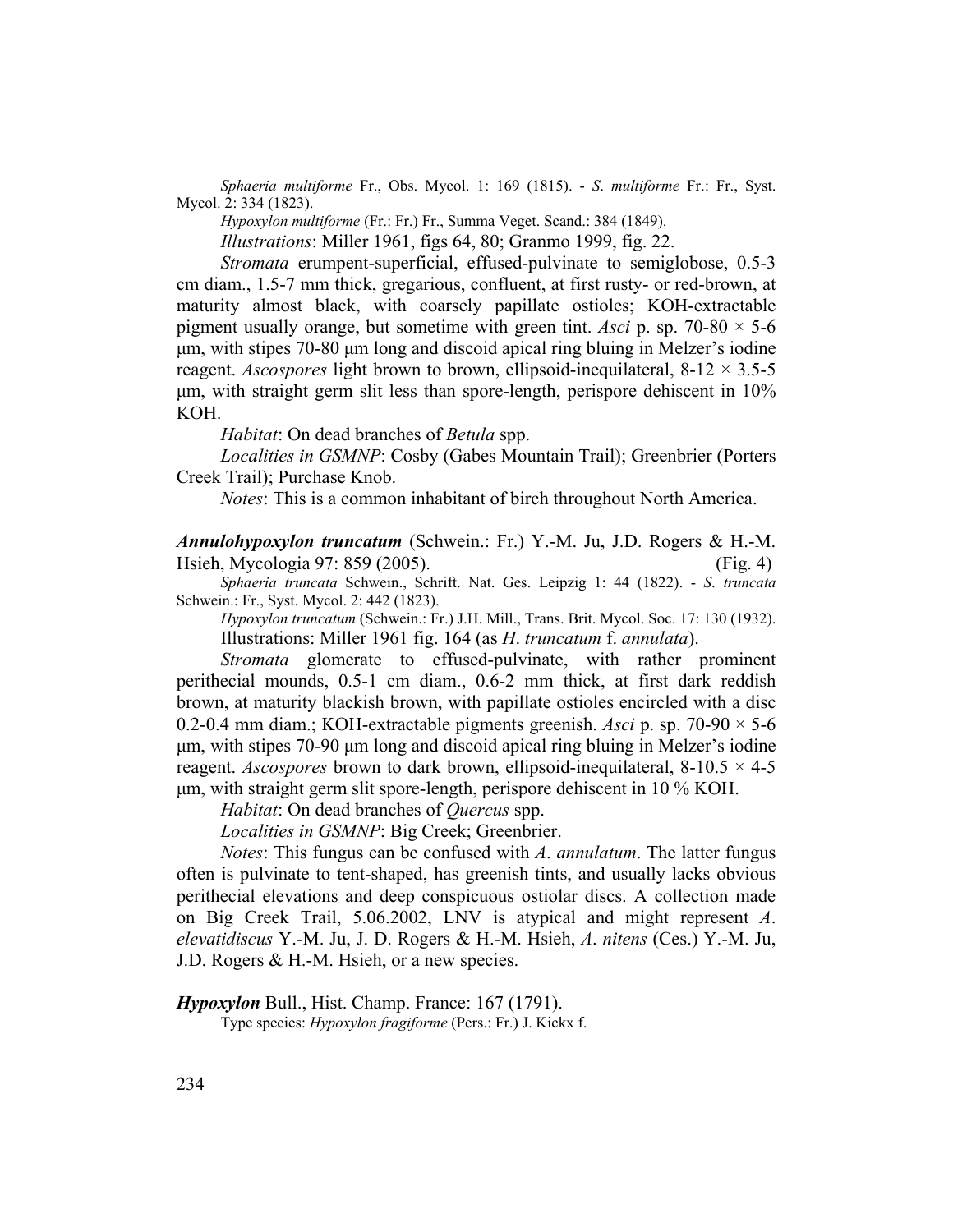*Stromata* superficial, semiglobose, cushion-like, or effuse, bright- or dark-colored, soft or waxy, rarely carbonaceous, with umbilicate or, in several species, papillate ostioles. *Asci* cylindrical, paraphysate, usually with amyloid apical ring stained blue in iodine reagents. *Ascospores* uniseriate, one-celled, light-brown to dark-brown, often with germ slits, perispores dehiscent or indehiscent in 10% KOH, smooth or with minute or obvious ornamentation.

# **Key to species of** *Hypoxylon* **known from GSMNP**

| 2. Stromata lacking KOH-extractable pigments (or some greyish tinge could be observed)                                                                                                      |  |
|---------------------------------------------------------------------------------------------------------------------------------------------------------------------------------------------|--|
|                                                                                                                                                                                             |  |
|                                                                                                                                                                                             |  |
|                                                                                                                                                                                             |  |
|                                                                                                                                                                                             |  |
| 6. Stromata in pulvinate glomerules, at first reddish or rusty, finally black with age                                                                                                      |  |
|                                                                                                                                                                                             |  |
|                                                                                                                                                                                             |  |
| 9. Stromata with dull-colored granules, ascospores mostly 8-12 µm long <i>H. rubiginosum</i><br>9. Stromata with bright-colored granules, ascospores mostly 7-9 µm long <i>H. subgilvum</i> |  |
|                                                                                                                                                                                             |  |
|                                                                                                                                                                                             |  |
|                                                                                                                                                                                             |  |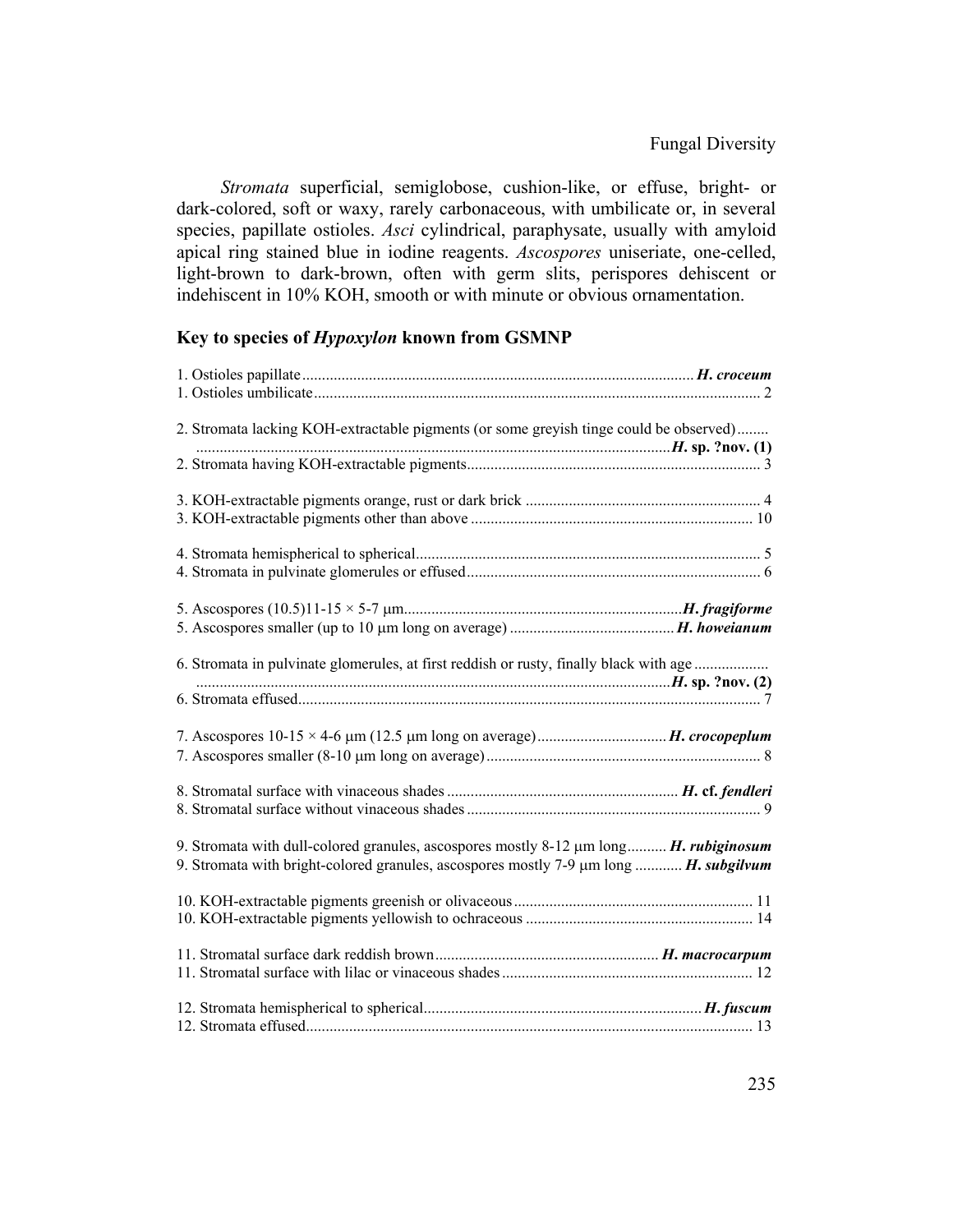| 14. Stromatal surface reddish shades, with white material in ostiolar pores  H. perforatum |  |
|--------------------------------------------------------------------------------------------|--|
|                                                                                            |  |
|                                                                                            |  |
|                                                                                            |  |

*Hypoxylon anthochroum* Berk. et Broome, J. Linn. Soc. Bot. 14: 122 (1873).

*Stromata* effused-pulvinate, with lilac or vinaceous shades, red granules beneath the surface and greenish KOH-extractable pigments. *Asci* cylindrical, sp. p.  $60-70 \times 5-7$  µm, with stipes 40-50 µm long and small apical ring bluing in Melzer's iodine reagent. *Ascospores* brown, 9-12 × 4-5 µm, perispore dehiscent in 10% KOH.

*Habitat*: On wood of deciduous trees.

*Localities in GSMNP*: Big Creek (Baxter Creek Trail); Cataloochee (Pretty Hollow Gap Trail); Greenbrier.

*Notes*: This species differs from *H*. *fendleri* (as it is in present collections) only in stromatal pigments. It is previously known from Pennsylvania and Louisiana in North America (Ju and Rogers, 1996).

### *Hypoxylon* sp. ?nov. (1)

*Stromata* effused-pulvinate, at times with rather prominent perithecial mounds, surface different shades of cacao, some parts even whitish, light brown granules beneath surface and between perithecia, without apparent KOHextractable pigments (or slightly grey pigment). *Asci* cylindrical, sp. p. 70-80 × 6-7 µm, with stipes 30-40 µm long and apical ring bluing in Melzer's iodine reagent. *Ascospores* brown, 8-12 × 4.5-5 µm, perispore dehiscent in 10% KOH.

*Habitat*: On bark of a deciduous tree.

*Localities in GSMNP*: Twin Creeks (Twin Creeks Trail).

*Notes*: This might represent a new species. We prefer to see additional collections before making a decision.

# *Hypoxylon croceum* J.H. Mill., Mycologia 25: 323 (1933).

*Illustrations*: Miller 1961, figs 73, 74, 86.

*Stromata* mostly glomerate, with conspicuous perithecial mounds, surface fuscous when aged, dark brown tissue beneath surface and between perithecia,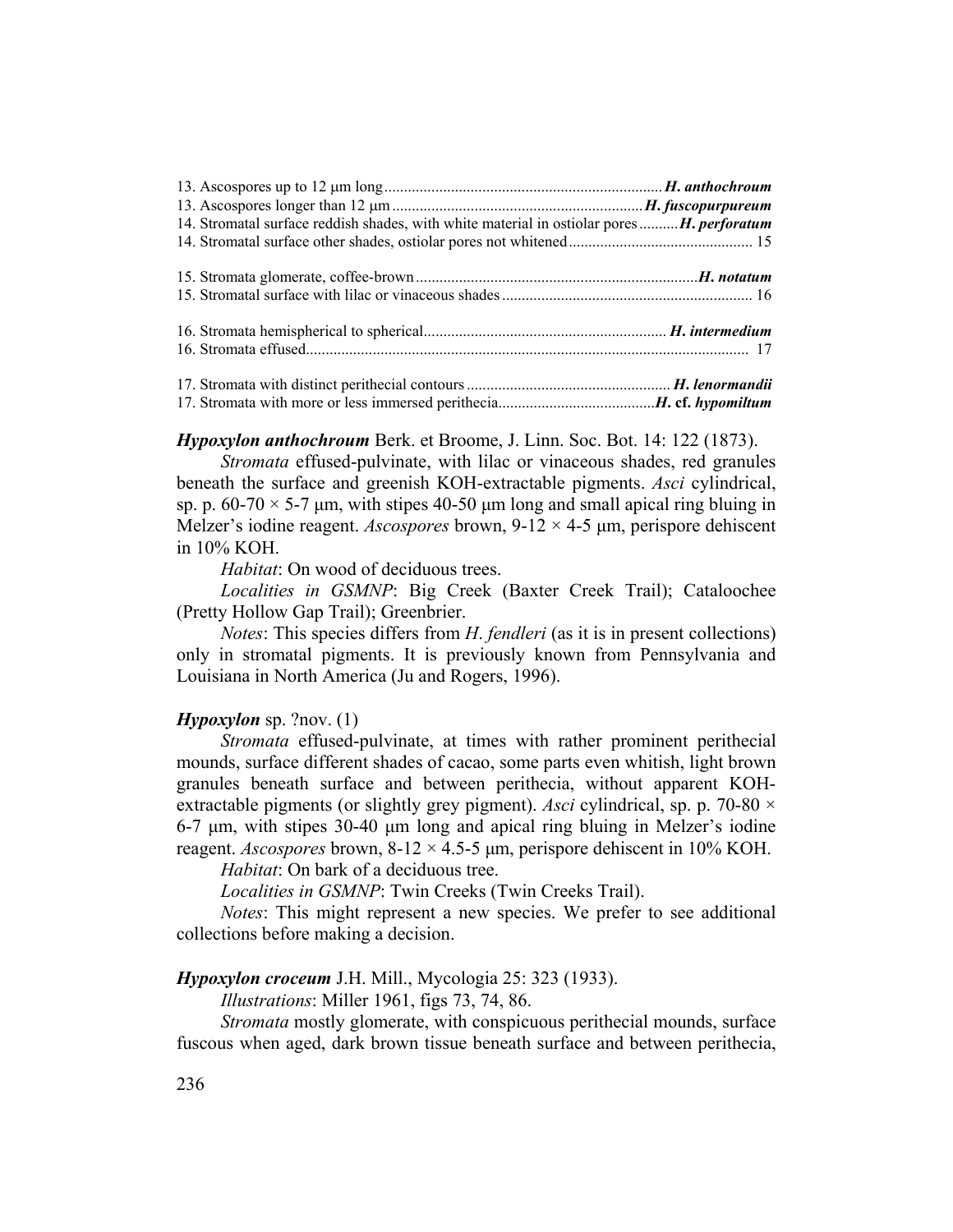with KOH-extractable pigments greyish yellow or greenish brown. Asci sp. p.  $70-90 \times 6-7$  um, with stipes 30-50 um long and discoid apical ring bluing in Melzer's ioidine reagent. *Ascospores* 9-12(13.5) × 4-5 µm, perispore indehiscent in 10 % KOH.

*Habitat*: On log.

*Localities in GSMNP*: Smokemont (Bradley Fork Trail).

*Notes*: This species occurs in eastern United States (Georgia, North Carolina, Ohio, Tennessee) and seems to prefer the rotten wood of *Liriodendron tulipifera* L. (Ju and Rogers, 1996). This is the only *Hypoxylon* species from the Park with papillate ostioles.

*Hypoxylon crocopeplum* Berk. et M.A. Curtis *apud* Berk., Grevillea 4: 49  $(1875)$ . (Fig. 5)

*Illustrations*: Miller 1961, fig. 27.

*Stromata* effused-pulvinate, surface fulvous or apricot, orange red granules beneath surface and between perithecia, with KOH-extractable pigments orange. *Asci* sp. p. 70-90  $\times$  6-8  $\mu$ m, with stips 80-130  $\mu$ m long and discoid apical ring bluing in Melzer's ioidine reagent. *Ascospores* (10)12-15 × 5-7 µm, perispore dehiscent in 10% KOH.

*Habitat*: On wood of different deciduous trees.

*Localities in GSMNP*: Big Creek (Baxter Creek Trail); Cades Cove (Anthony Creek Trail, Laurel Creek Road); Cosby; Elkmont (Little River Trail); Greenbrier (Ramsey Cascades Trail); Oconaluftee (Mingus Creek Trail); Sugarlands (Sugarlands Nature Trail).

*Hypoxylon* **cf.** *fendleri* Berk. *apud* Cooke, Grevillea 11: 132 (1883).

*Stromata* effused-pulvinate, with lilac or vinaceous shades, rust granules beneath the surface and dark rust KOH-extractable pigments. *Asci* cylindrical, sp. p.  $60-70 \times 5-7$  µm, with stipes 40-50 µm long and small apical ring bluing in Melzer's iodine reagent. *Ascospores* brown, 9-12 × 4-5 µm, perispore dehiscent in 10% KOH.

*Habitat*: On wood of deciduous trees.

*Localities in GSMNP*: Big Creek (Baxter Creek Trail); Cosby (Maddron Bald Trail); Twin Creeks.

*Notes*: This species is common throughout the tropics (Ju and Rogers, 1996), but has not been reported in USA before.

*Hypoxylon fragiforme* (Pers.: Fr.) J. Kickx f., Fl. Crypt. Env. Louvain: 116  $(1835)$ . (Fig. 6)

*Sphaeria fragiformis* Pers., Ann. Bot. 11: 21 (1794). - *S*. *fragiformis* Pers.: Fr., Syst. Mycol. 2: 332 (1823).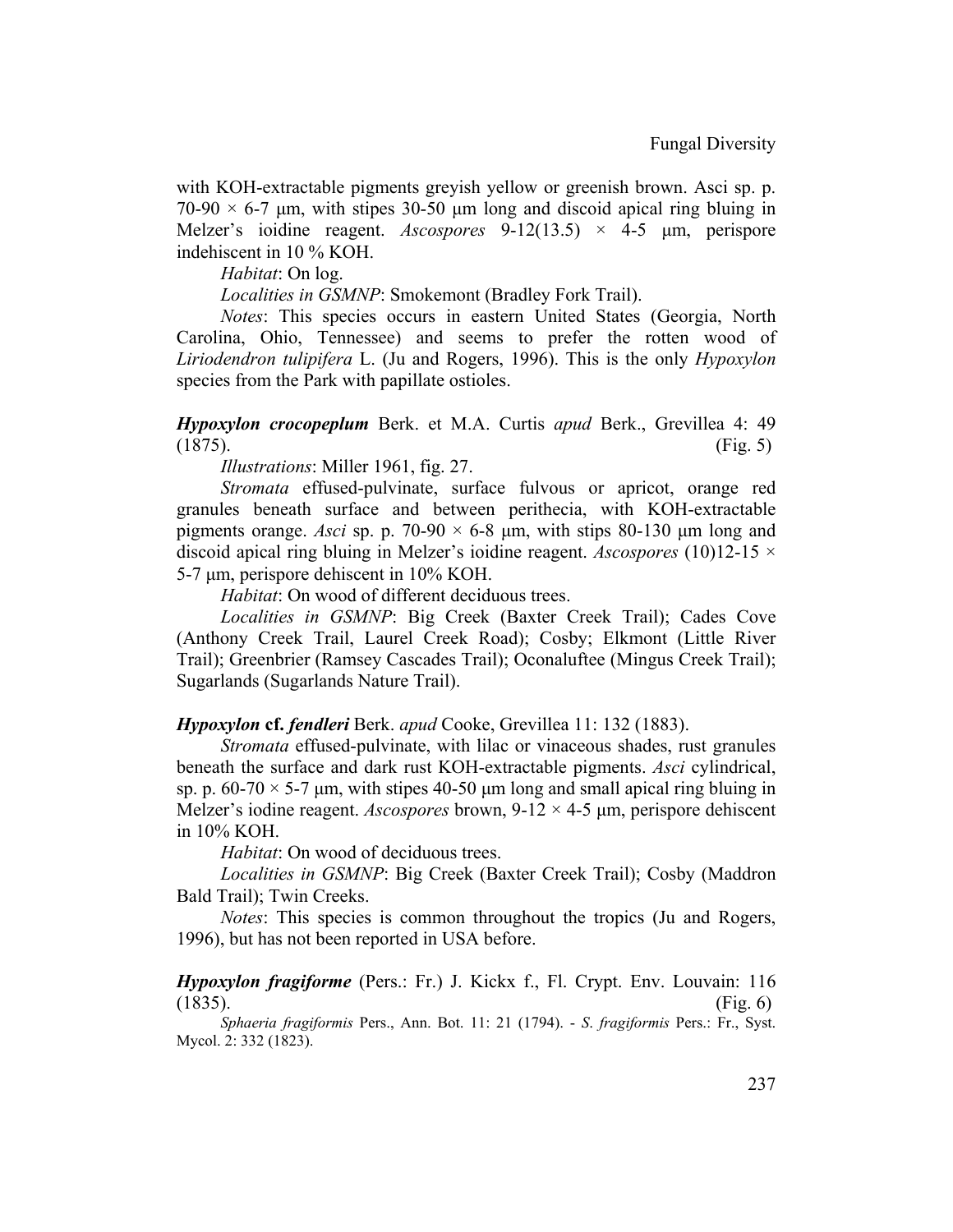*Perisphaeria fragiforme* (Pers.: Fr.) Gray, Nat. Arr. Brit. Pl. 1: 513 (1821).

*Stromatosphaeria fragiformis* (Pers.: Fr.) Grev., Scot. Crypt. Gl. 3: Pl. 136 (1825).

*Illustrations*: Miller 1961 figs 1, 34; Granmo 1999, figs 7, 14; Dämon *et al*. 2000, fig. 9.

*Stromata* hemispherical to spherical, with conspicuous perithecial mounds, about 0.5-1 cm diam., with rust or dark brick surface, orange-red granules beneath, and orange KOH-extractable pigments. *Asci* cylindrical, sp. p.  $80-90 \times 6-8$  µm, with stipes up to 90 µm and discoid apical ring bluing in Melzer's iodine reagent. *Ascospores* brown, ellipsoid-inequilateral, (10.5)11-15  $\times$  5-7 µm, perispore dehiscent in 10% KOH.

*Habitat*: On dead branches of *Fagus grandifolia* Ehrh.

*Localities in GSMNP*: Cades Cove (Parsons Branch Road); Greenbrier (Porters Creek Trail).

*Notes*: This species is found throughout the range of beech in North America.

*Hypoxylon fuscopurpureum* (Schwein.: Fr.) M.A. Curtis, Geol. Nat. Hist. Surv. North Carolina 3: 140 (1867).

*Sphaeria fuscopurpurea* Schwein., J. Acad. Nat. Sci. Philad. 5: 16 (1825). - *S*. *fuscopurpurea* Schwein.: Fr., Syst. Mycol. Index: 165 (1832).

*Illustrations*: Miller 1961, fig. 21 (as *Hypoxylon vogesiacum* var. *microspora*).

*Stromata* effused-pulvinate, with lilac or vinaceous shades, dull reddish granules beneath the surface and greenish olivaceous KOH-extractable pigments. Asci cylindrical, sp. p. 80-90  $\times$  8-10  $\mu$ m, with stipes 50-60  $\mu$ m long and discoid apical ring bluing in Melzer's iodine reagent. *Ascospores* brown,  $12-15 \times 5-7$  µm, perispore indehiscent in 10% KOH.

*Habitat*: On wood of a deciduous tree.

*Localities in GSMNP*: Greenbrier Cove (Whaley Cemetry Trail).

*Hypoxylon fuscum* (Pers.: Fr.) Fr., Summa Veget. Scand.: 384 (1849).

(Fig. 7)

*Sphaeria fusca* Pers., Ann. Bot. (Usteri) 11: 22 (1794). - *S*. *fusca* Pers.: Fr., Syst. Mycol. 2: 332 (1823).

*Peripherostoma fuscum* (Pers.) Gray, Nat. Arr. Brit. Plant. 1: 513 (1821).

*Stromatosphaeria fusca* (Pers.: Fr.) Grev., Fl. Edin.: 356 (1824).

*Illustrations*: Miller 1961, fig. 5; Granmo 1999, figs 8, 15, 39; Dämon *et al*. 2000, fig. 9.

*Stromata* usually hemispherical to pulvinate, about 3-7 mm diam., sometimes confluent, surface vinaceous brown to purplish, at first covered with a thing pruinose layer, dull orange or dull reddish brown granules beneath surface and between perithecia, with KOH-extractable pigments greenish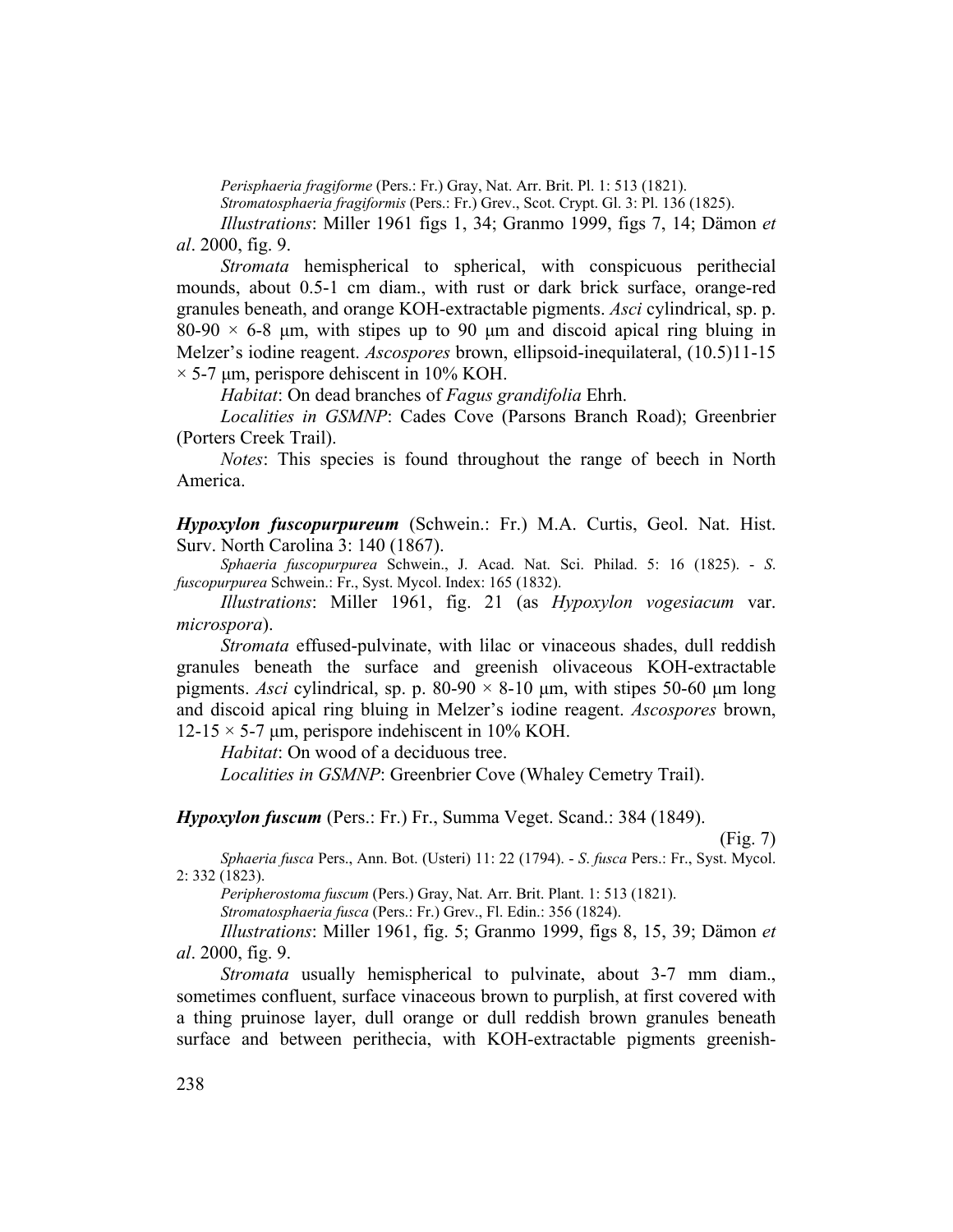olivaceous. *Asci* cylindrical, sp. p. 80-110  $\times$  6-9  $\mu$ m, with stipes up to 90  $\mu$ m and discoid apical ring bluing in Melzer's iodine reagent. *Ascospores* brown, ellipsoid-inequilateral,  $11\n-16 \times 5\n-7 \mu m$ , perispore dehiscent in 10% KOH.

*Habitat*: On *Alnus serrulata* (Aiton) Willd. and *Betula* sp.

*Localities in GSMNP*: Cades Cove (Appalachian Trail, Fodge Creek Road, Parsons Branch Road); Cosby (Snake Den Ridge Trail); Purchase Knob (Hemphill Bald Trail).

*Hypoxylon howeianum* Peck, Ann. Rep. New York State Mus. 24: 98 (1871).

(Fig. 8)

*Illustrations*: Miller 1961, fig. 2; Granmo 1999, figs 11, 17, 37; Dämon *et al*. 2000, fig. 9.

*Stromata* superficial on bark, sessile, hemispherical or sometimes crowded and tending to coalesce becoming irregular, rust or dark brick, with a rather smooth surface, red granules beneath, orange or brick KOH-extractable pigments and satiny black entostroma. Asci cylindrical, sp. p.  $50-70 \times 5-6 \mu m$ , with stipes 40-60 µm long and discoid apical ring bluing in Melzer's iodine reagent. *Ascospores* uniseriate, inequilaterally elliptical, light to dark brown, 6-  $9 \times 3 - 3.5$  µm.

*Habitat*: On various deciduous trees.

*Localities in GSMNP*: Cades Cove (Turkey Pen Ridge Trail); Chimney Tops (picnic area); Cosby (Lower Mt. Cammerer Trail, Low Hap Trail, Snake Den Ridge Trail); Greenbrier (Porters Creek Trail); Sugarlands Visitor Center (Nature Trail).

*Notes*: This species resembles *H*. *fragiforme*, but has a smaller ascospore range and a wider host range.

*Hypoxylon* **cf.** *hypomiltum* Mont., Ann. Sci. Nat. Bot., ser. 2, 13: 356 (1840).

*Stromata* effuse pulvinate, surface vinaceous brown, dull rusty brown granules immediately beneath surface and between perithecia, with KOHextractable pigments luteous. *Asci* cylindrical, sp. p. 50-60  $\times$  5-6  $\mu$ m, with stipes 50-60 µm and apical ring bluing in Melzer's iodine reagent. *Ascospores* uniseriate, light brown to brown,  $7-9 \times 3-4$  µm, perispore dehiscent in 10% KOH.

*Habitat*: On fallen branches of a deciduous tree.

*Localities in GSMNP*: Greenbrier (Porters Creek Road).

*Notes*: This species has not been commonly encountered in North America; it is basically a tropical species (Ju and Rogers, 1996).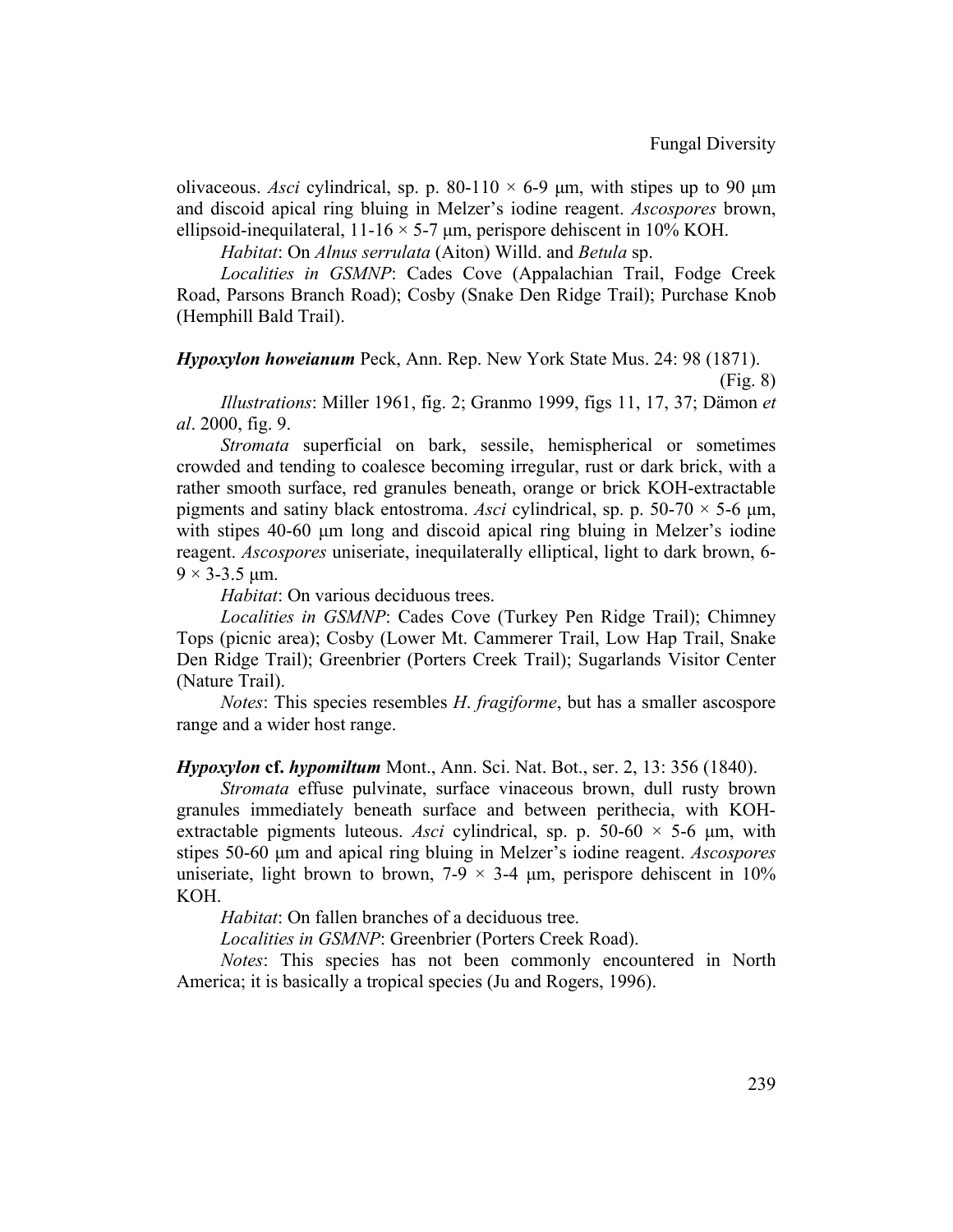

**Figs 1-6**. Stromata of species of *Annulohypoxylon* and *Hypoxylon* known from the GSMNP. **1.** *Annulohypoxylon annulatum*. **2.** *Annulohypoxylon cohaerens*. **3.** *Annulohypoxylon multiforme*. **4.** *Annulohypoxylon truncatum*. **5.** *Hypoxylon crocopeplum*. **6.** *Hypoxylon fragiforme*. Bars = 1 mm.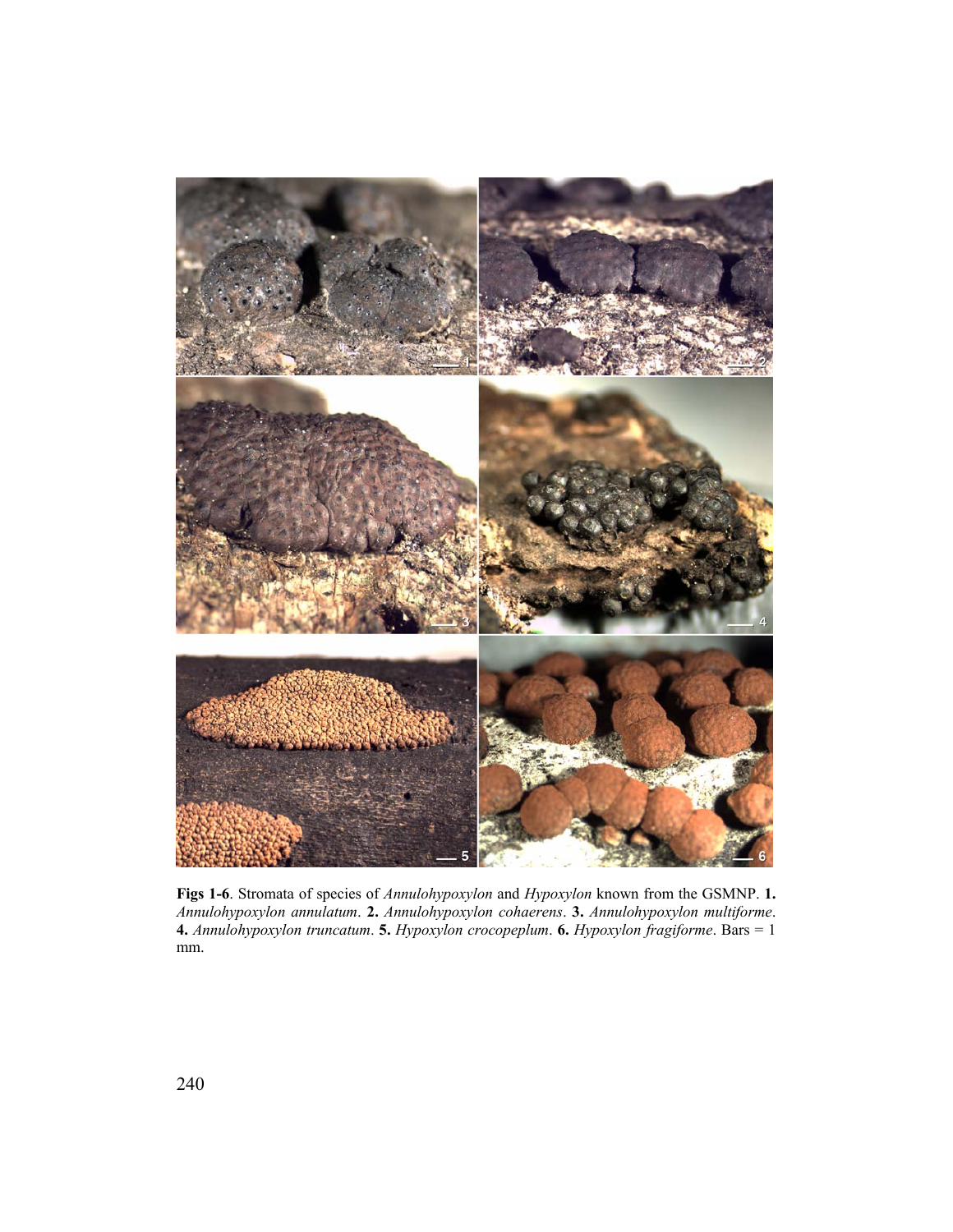Fungal Diversity



**Figs 7-12**. Stromata of species of *Hypoxylon* known from the GSMNP. **7.** *Hypoxylon fuscum*. **8.** *Hypoxylon howeianum*. **9.** *Hypoxylon intermedium*. **10.** *Hypoxylon lenormandii*. **11.** *Hypoxylon perforatum*. **12.** *Hypoxylon rubiginosum*. Bars = 1 mm.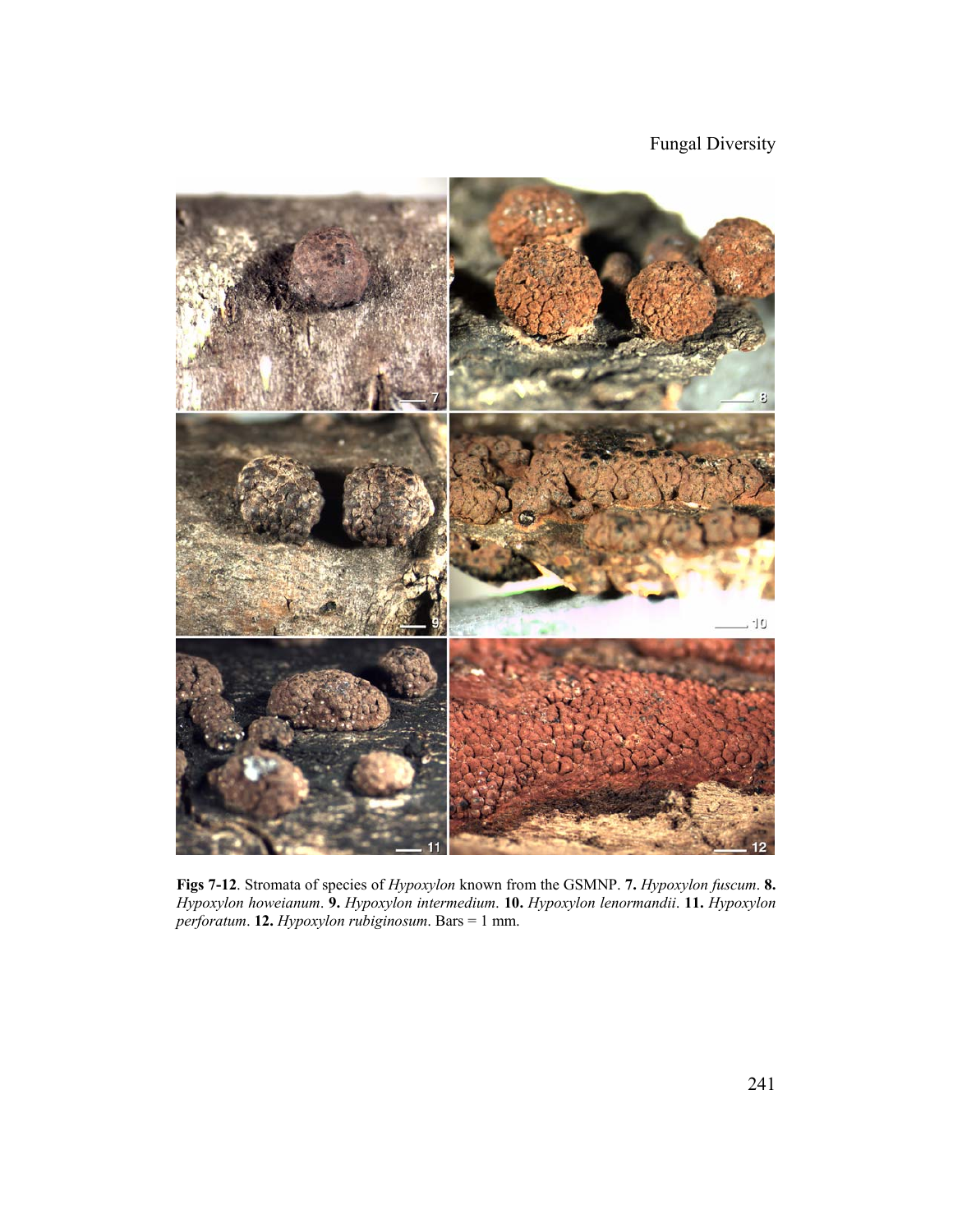*Hypoxylon intermedium* (Schwein.: Fr.) Y.-M. Ju & J.D. Rogers, Revision of the genus *Hypoxylon*: 133 (1996). (Fig. 9)

*Illustrations*: Miller 1961, figs 3, 36 (as *H*. *argillaceum*)

*Stromata* hemispherical to spherical, 2-4 mm diam., surface greyishvinaceous, dark brown granules beneath surface, with KOH-extractable pigments yellow or greenish-yellow. *Asci* cylindrical, sp. p. 100-120 × 12-15 µm, with stipes up to 100 µm and apical ring reduced and not bluing in Melzer's iodine reagent or lacking. *Ascospores* uniseriate, dark brown, 15-20 × 7-9 µm, perispore dehiscent in 10% KOH.

*Habitat*: On *Fraxinus* spp.

*Localities in GSMNP*: Cosby (Lower Mt. Cammerer Trail); Purchase Knob.

*Notes*: This seems to be a rare fungus in North America.

*Hypoxylon lenormandii* Berk. et M. A. Curtis *apud* Berk., J. Linn. Soc. Bot. 10: 385 (1869). (Fig. 10)

*Illustrations*: Miller 1961, figs 8, 39 (as *H*. *oodes*).

*Stromata* glomerate or effused-pulvinate, with conspicuous perithecial mounds or almost free perithecia united by a thin stromatal tissue, surface fuscous or brown vinaceous, with KOH-extractable pigments fulvous to ochraceous. *Asci* cylindrical, sp. p. 80-100  $\times$  6-9 µm, with stipes 50-70 µm and discoid apical ring lightly bluing in Melzer's iodine reagent. *Ascospores* uniseriate, ellipsoid-inequilateral, brown to dark brown,  $10-15 \times 4-6.5 \mu m$ , perispore dehiscent in 10% KOH.

*Habitat*: On wood of a deciduous tree.

*Localities in GSMNP*: Chimney Tops.

*Notes*: This species resembles *Rosellinia* in the conspicuous perithecioid stromata (Ju and Rogers, 1996).

#### *Hypoxylon* **cf.** *macrocarpum* Pouzar, Ceska Mykol. 32: 19 (1978).

*Stromata* effused-pulvinate, surface dark reddish brown, with inconspicuous or conspicuous perithecial mounds, dull rusty granules beneath the surface and olivaceous KOH-extractable pigments. *Asci* cylindrical, sp. p.  $65-75 \times 6-7$  µm, with stipes 70-80 µm and apical ring bluing in Melzer's iodine reagent. *Ascospores* uniseriate, ellipsoid-inequilateral, brown to dark brown,  $10-12 \times 4.5-5$  µm, perispore dehiscent in 10% KOH.

*Habitat*: On *Fraxinus* sp.

*Localities in GSMNP*: Greenbrier (Old Settlers Trail).

*Notes*: This species has previously been known only from Canada and Indiana in eastern North America (Ju and Rogers, 1996).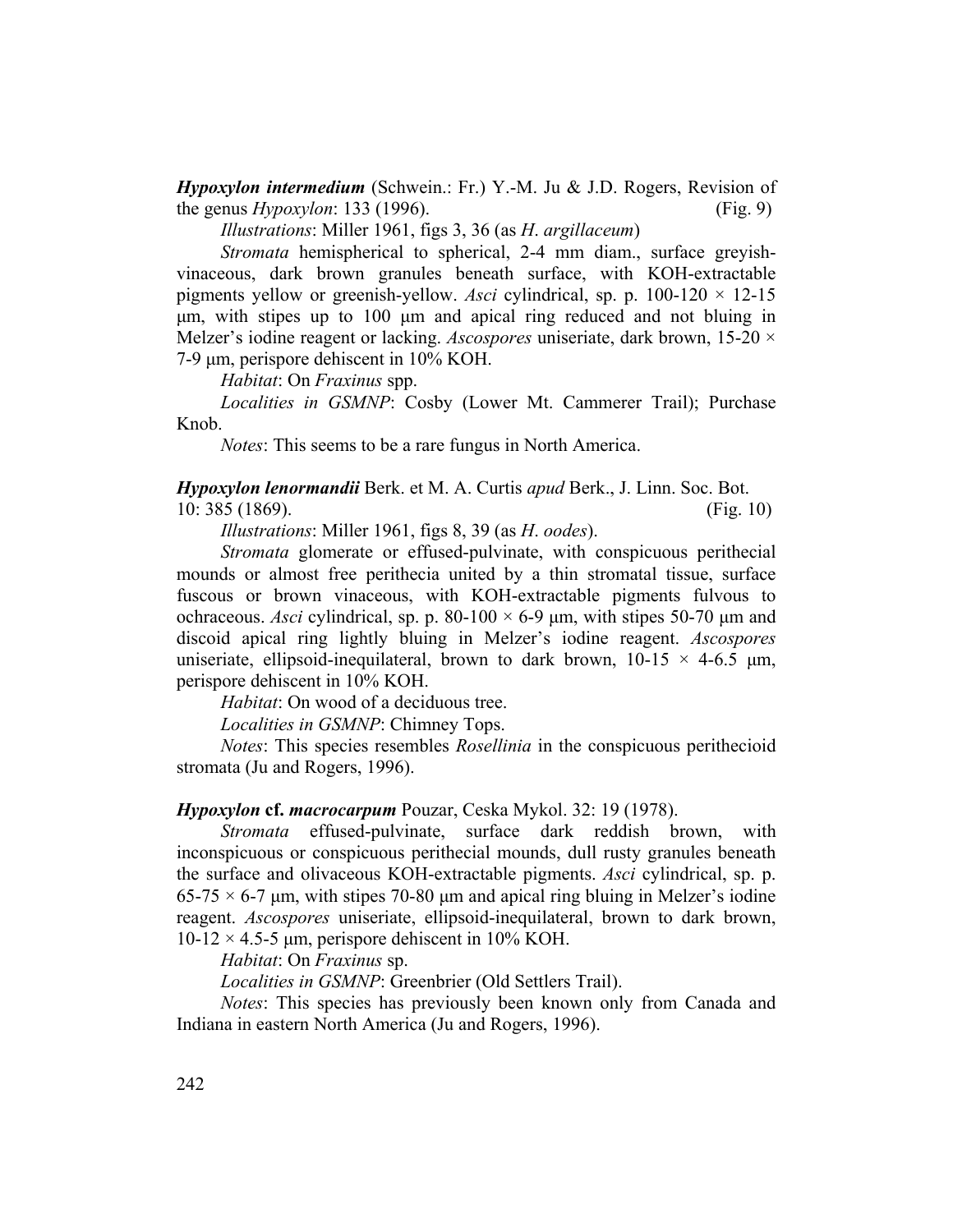*Hypoxylon notatum* Berk. et M.A. Curtis *apud* Berk., Grevillea 4: 50 (1875). *Illustrations*: Miller 1961, figs 6, 7, 38.

*Stromata* glomerate, coffee-brown, with pale circular areas at the tops of very prominent perithecial elevations, with KOH-extractable pigments yellow or greenish yellow. *Asci* cylindrical, p. sp. 80-100  $\times$  8-10  $\mu$ m, with stipes up to 35 µm long and apical ring reduced and not bluing in Melzer's iodine reagent or lacking. *Ascospores* dark brown, ellipsoid-inequilateral,  $12-15 \times 6-7.5$  µm, with perispore dehiscent in 10% KOH.

*Habitat*: On dead branches of *Quercus* spp.

*Localities in GSMNP*: Cades Cove (Parsons Branch Road); Chimney Tops.

*Notes*: This species has previously been known from Louisiana and South Carolina in USA (Ju and Rogers, 1996).

# *Hypoxylon perforatum* (Schwein.: Fr.) Fr., Summa Veget. Scand.: 384 (1849).

(Fig. 11)

*Sphaeria perforata* Schwein., Shrift. Nat. Ges. Leipzig 1: 31 (1822). - *S*. *perforata* Schwein.: Fr., Syst. Mycol. 2: 340 (1823).

*Hypoxylon rubiginosum* (Pers.: Fr.) Fr. var. *perforatum* (Schwein.: Fr.) L.E. Petrini, Mycol. Helvetica 1: 531 (1986).

*Stromata* effused-pulvinate, pulvinate to hemispherical, 2-4 mm diam. or up to 25 mm long, surface reddish shades, with white material in the ostiolar openings, dark brown granules beneath surface and between perithecia, with KOH-extractable pigments greenish-yellow. *Asci* cylindrical, p. sp. 60-80 × 6-8 µm, with stipes up to 50 µm long and discoid apical ring bluing in Melzer's iodine reagent. *Ascospores* brown, ellipsoid-inequilateral, 9-13 × 4-6 µm, with perispore dehiscent in 10% KOH.

*Habitat*: On various deciduous trees.

*Localities in GSMNP*: Big Creek (Baxter Creek Trail); Cades Cove (Finley Cane Trail, Gum Swamp); Cosby; Cataloochee (Pretty Hollow Gap Trail); Greenbrier (Ramsey Cascades Trail); Oconaluftee (ATBI plot in the vicinity of Cherokee); Twin Creeks.

*Notes*: This is a common species in the Park. It is usually "spotted" with white perithecial ostioles.

### *Hypoxylon* sp. ?nov. (2)

*Stromata* in pulvinate glomerules, occasionally coalescing, surface uneven from strongly projecting perithecial elevations, at first reddish or rusty, finally black with age, red granules beneath surface and between perithecia, with KOH-extractable pigments orange or brick. Asci sp. p.  $60-75 \times 5-6$  µm, with stipes 25-30  $\mu$ m long and small apical ring faintly bluing in Melzer's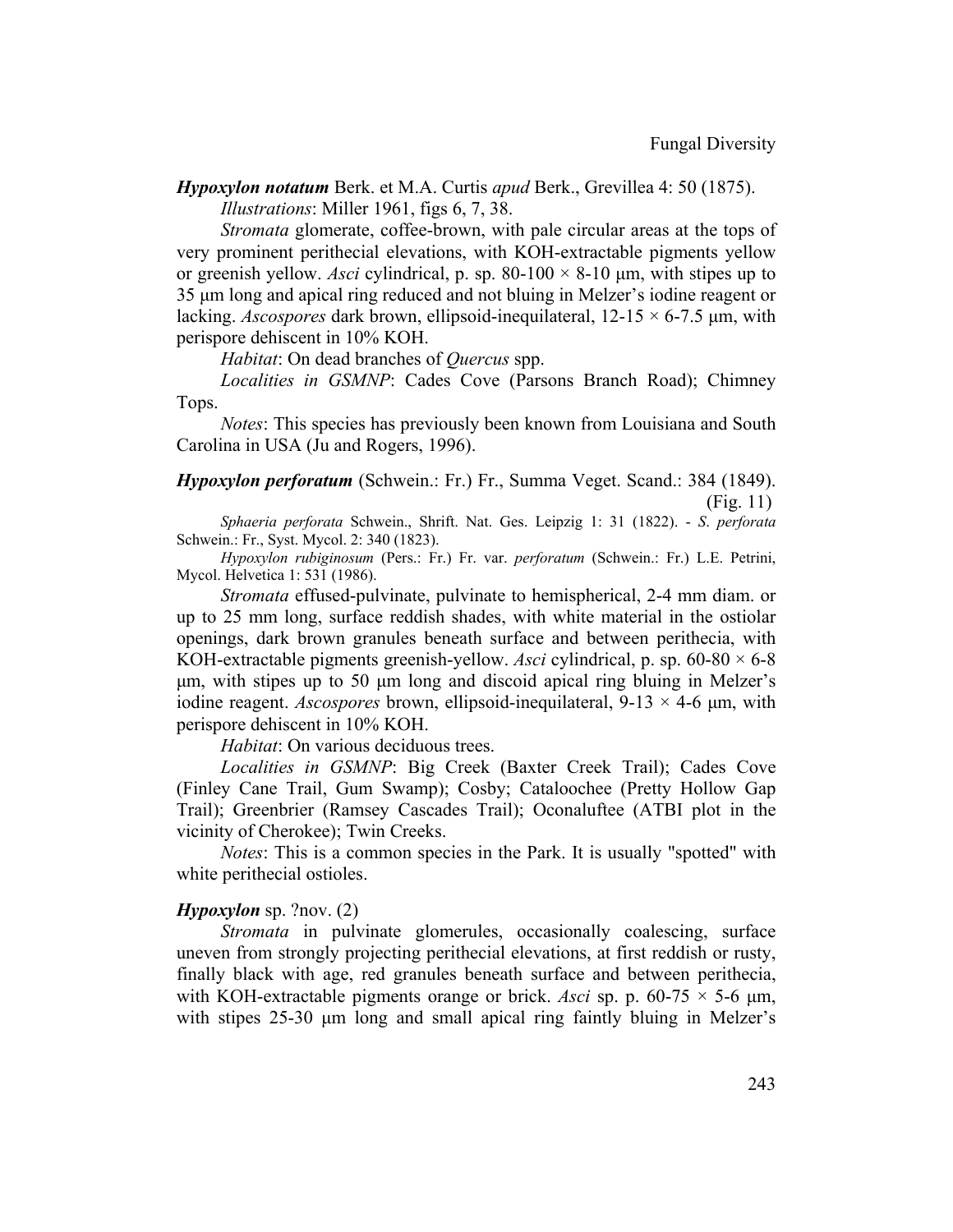ioidine reagent. *Ascospores* brown,  $8-12 \times 4.5-5$  µm, perispore dehiscent in 10% KOH.

# *Habitat*: On *Carpinus* sp.

*Localities in GSMNP*: Twin Creeks (Twin Creeks Trail).

*Notes*: This fungus seems close to *H*. *commutatum* Nitschke which is known only from type material from Germany (Ju and Rogers, 1996). It thus seems premature to equate our collection with this rare taxon or to erect a new species. Additional material needs to be studied before a determination can be made.

*Hypoxylon rubiginosum* (Pers.: Fr.) Fr., Summa Veget. Scand.: 384 (1849). (Fig. 12)

*Sphaeria rubiginosa* Pers., Obs. Mycol. 1: 69 (1796). - *S*. *rubiginosa* Pers.: Fr., Syst. Mycol. 2: 340 (1823).

*Illustrations*: Ju and Rogers 1996, figs 6A, B.

*Stromata* effused, surface dark chestnut, but with reddish shades, dull reddish granules beneath the surface and bright brick KOH-extractable pigment. *Asci* cylindrical, p. sp. 70-80  $\times$  5-6  $\mu$ m, with stipes 40-50  $\mu$ m discoid apical ring bluing in Melzer's iodine reagent. Ascospores brown, ellipsoid-inequilateral, 8-  $12 \times 4$ -4.5 µm, perispore dehiscent in 10% KOH.

*Habitat*: On wood of deciduous trees.

*Localities in GSMNP*: Big Creek (Baxter Creek Trail); Cades Cove (Anthony Creek Trail, Finley Cane Trail); Cosby (Low Gap Trail, Horse Trail); Elkmont (Little River Trail).

*Notes*: Almost every *Hypoxylon* species with red tones in the stromata has been called *H*. *rubiginosum* at one time or another. The concept of Ju and Rogers (1996) is much more restricted than that of Miller (1961).

*Hypoxylon subgilvum* Berk. et Broome, J. Linn. Soc. Bot. 14: 120 (1873).

*Stromata* effused-pulvinate, surface dark brick or fuscous, with red granules immediately beneath surface and between perithecia, orange or brick KOH-extractable pigments. *Asci* cylindrical, sp. p. 50-65  $\times$  5-6  $\mu$ m, with stipes 35-45 µm long and small apical ring bluing in Melzer's iodine reagent. *Ascospores* light brown, slightly inequilateral, 7-9 × 3-4.5 µm, perispore dehiscent in 10% KOH.

*Habitat*: On bark of a deciduous tree (*Aesculus*?).

*Localities in GSMNP*: Big Creek (Baxter Creek Trail).

*Notes*: This species was already collected near Knoxville (Tennessee), i.e. very close to GSMNP. It is also known from Louisiana in USA (Ju, Rogers, 1996).